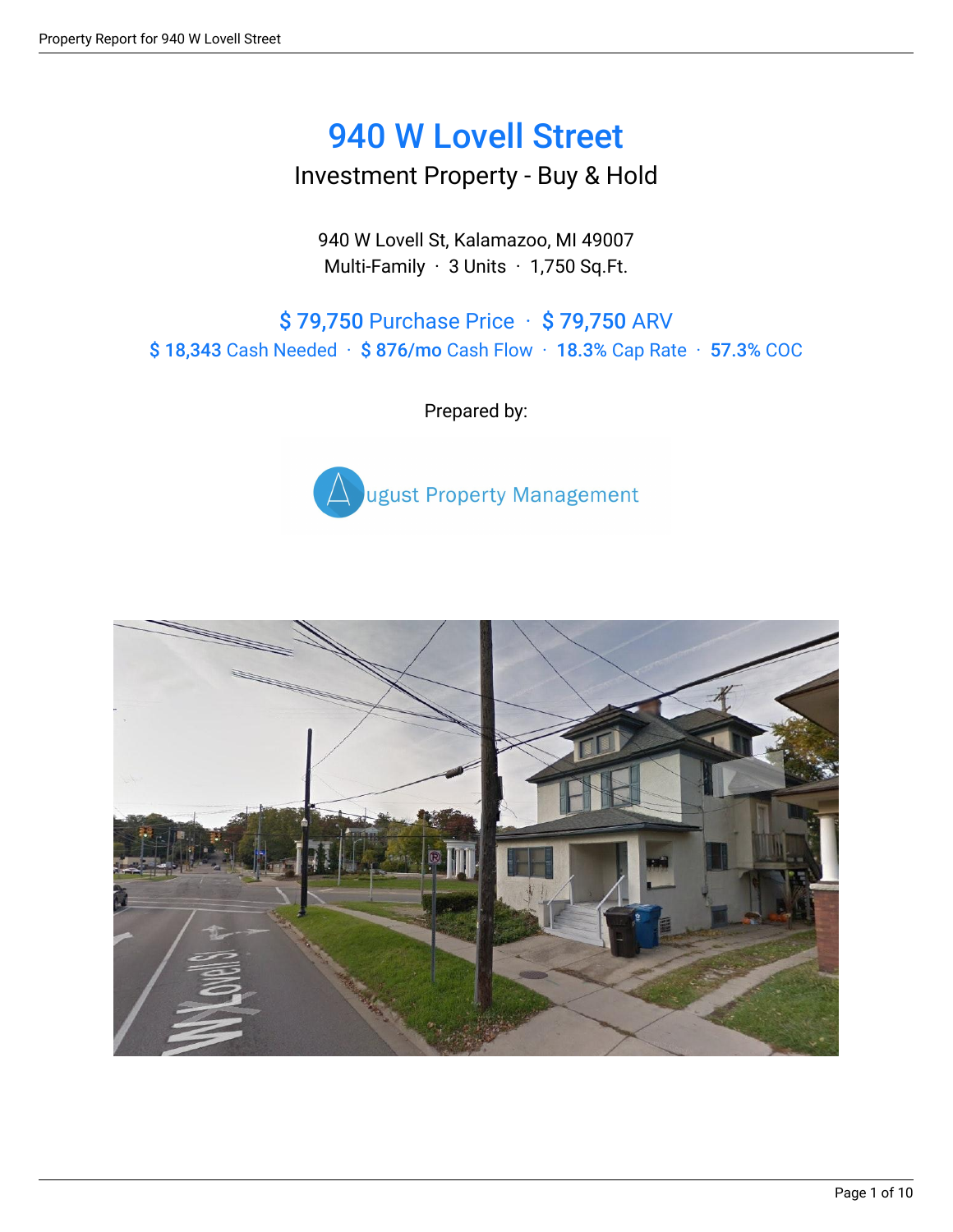## Property Description

#### ADDRESS

[940 W Lovell St](http://maps.google.com/maps?z=15&t=m&q=940%20W%20Lovell%20St%2CKalamazoo%2CMI%2C49007) [Kalamazoo, MI 49007](http://maps.google.com/maps?z=15&t=m&q=940%20W%20Lovell%20St%2CKalamazoo%2CMI%2C49007)

### **DESCRIPTION**

| Property Type:     | <b>Multi-Family</b> |
|--------------------|---------------------|
| Year Built:        | 1910                |
| Parking:           | Off-Street          |
| Lot Size:          |                     |
| Zoning:            |                     |
| <b>MLS Number:</b> |                     |
|                    |                     |

### UNIT INFORMATION

| <b>Total Units/Spaces:</b> |       |
|----------------------------|-------|
| Total Square Footage:      | 1,750 |

### UNITS & RENT ROLL

2 Units - Residential 1 Beds / 1 Baths / 525 Sq.Ft. Gross Rent:  $\begin{array}{c} \text{S } 550 \text{ Per} \text{ Month} \end{array}$ 

### 1 Unit - Residential

2 Beds / 1 Baths / 700 Sq.Ft. Gross Rent:  $\begin{array}{c} \text{S } 750 \text{ Per} \text{ Month} \end{array}$ 



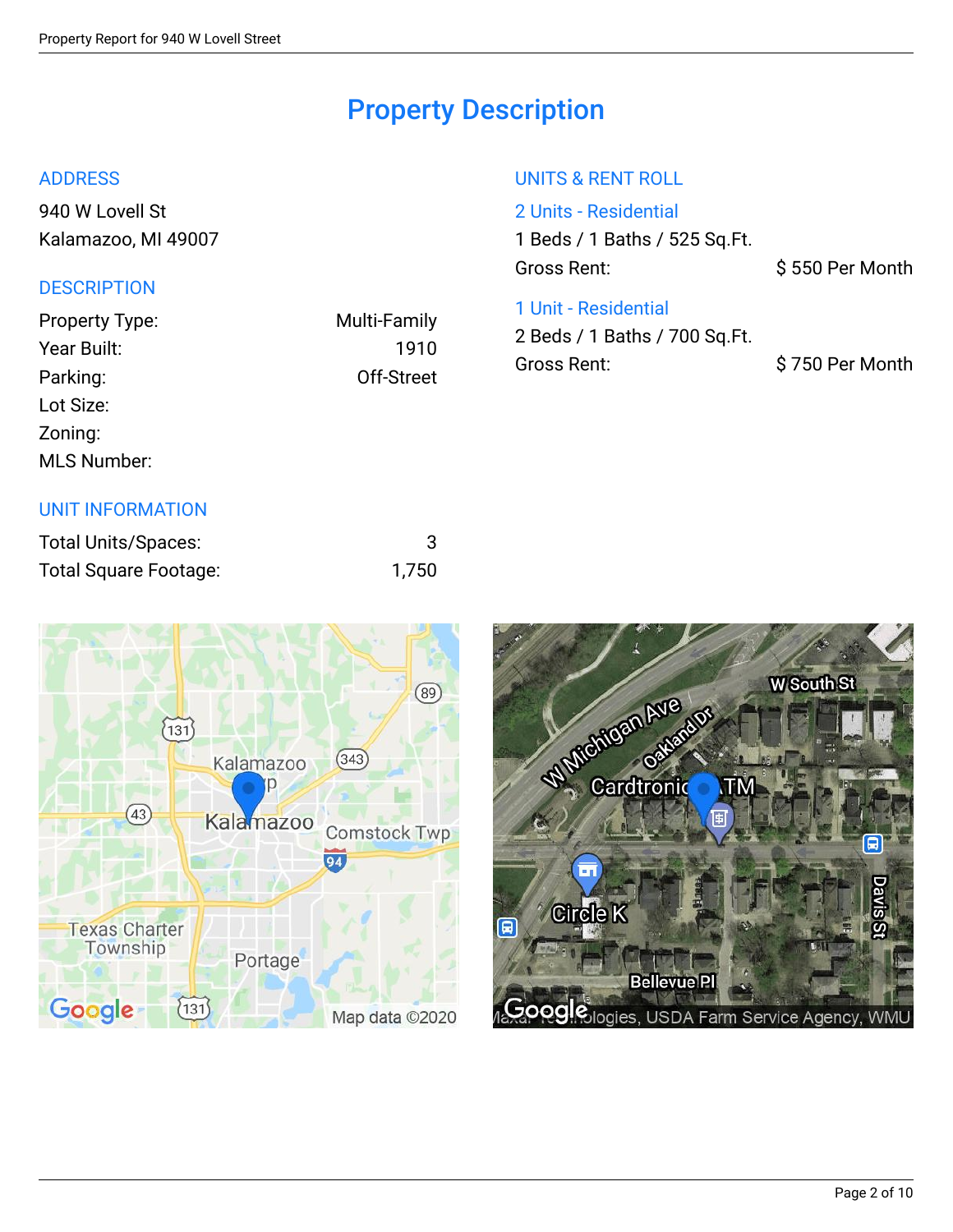## Purchase Analysis & Returns

#### **PURCHASE**

| <b>Purchase Price:</b>    |           | \$79,750 |
|---------------------------|-----------|----------|
| <b>Amount Financed:</b>   |           | \$63,800 |
| <b>Down Payment:</b>      | ⋍         | \$15,950 |
| <b>Purchase Costs:</b>    | $\ddot{}$ | \$2,393  |
| Rehab Costs:              | +         | \$0      |
| <b>Total Cash Needed:</b> | $=$       | \$18,343 |
| After Repair Value:       |           | \$79,750 |
| Price Per Square Foot:    |           | \$45.6   |
| Price Per Unit:           |           | \$26,583 |
|                           |           |          |

### RETURNS & RATIOS (Year 1)

| Cap Rate (Purchase/Market):   | 18.3% / 18.3% |
|-------------------------------|---------------|
| Cash on Cash Return:          | 57.3%         |
| Return on Equity:             | 54.5%         |
| Return on Investment:         | 35.6%         |
| Internal Rate of Return:      | 35.6%         |
| Rent to Value:                | 2.3%          |
| <b>Gross Rent Multiplier:</b> | 3.59          |
| <b>Equity Multiple:</b>       | 1.36          |
| <b>Break Even Ratio:</b>      | 48.4%         |
| Debt Coverage Ratio:          | 3.56          |
| Debt Yield:                   | 22.9%         |

# PURCHASE COSTS

Total (3% of Price):  $\begin{array}{ccc} \text{38} & \text{40} \\ \text{50} & \text{51} \\ \text{61} & \text{62} \\ \text{72} & \text{73} \\ \text{85} & \text{74} \\ \text{86} & \text{75} \\ \text{87} & \text{88} \\ \text{98} & \text{99} \\ \text{108} & \text{118} \\ \text{119} & \text{120} \\ \text{120} & \text{130} \\ \text{130} & \text{140} \\ \text{140} & \text{150} \\ \$ 

### FINANCING (PURCHASE)

| Loan Type:                  | Amortizing                          |
|-----------------------------|-------------------------------------|
| Loan Amount:                | \$63,800                            |
| Loan to Cost (LTC):         | 80%                                 |
| Loan to Value (LTV):        | 80%                                 |
| Loan Term:                  | 30 Years                            |
| Interest Rate:              | 5%                                  |
| <b>Finance Rehab Costs:</b> | No                                  |
| Loan Payments:              | \$342 Per Month<br>\$4,110 Per Year |
|                             |                                     |

### ASSUMPTIONS & PROJECTIONS

| በ%                |
|-------------------|
| 4.2%              |
| 3% Per Year       |
| 2% Per Year       |
| 2% Per Year       |
| 6% of Sales Price |
| S O               |
|                   |

REHAB COSTS

| Rehab Costs:                  | $\mathsf{S}~0$                                   |
|-------------------------------|--------------------------------------------------|
| Cost Overrun:                 | $$0(0\%)$                                        |
| Total:                        | $\boldsymbol{\mathsf{S}}\boldsymbol{\mathsf{0}}$ |
| <b>Total Per Square Foot:</b> | $\mathcal{S}$ $\Omega$                           |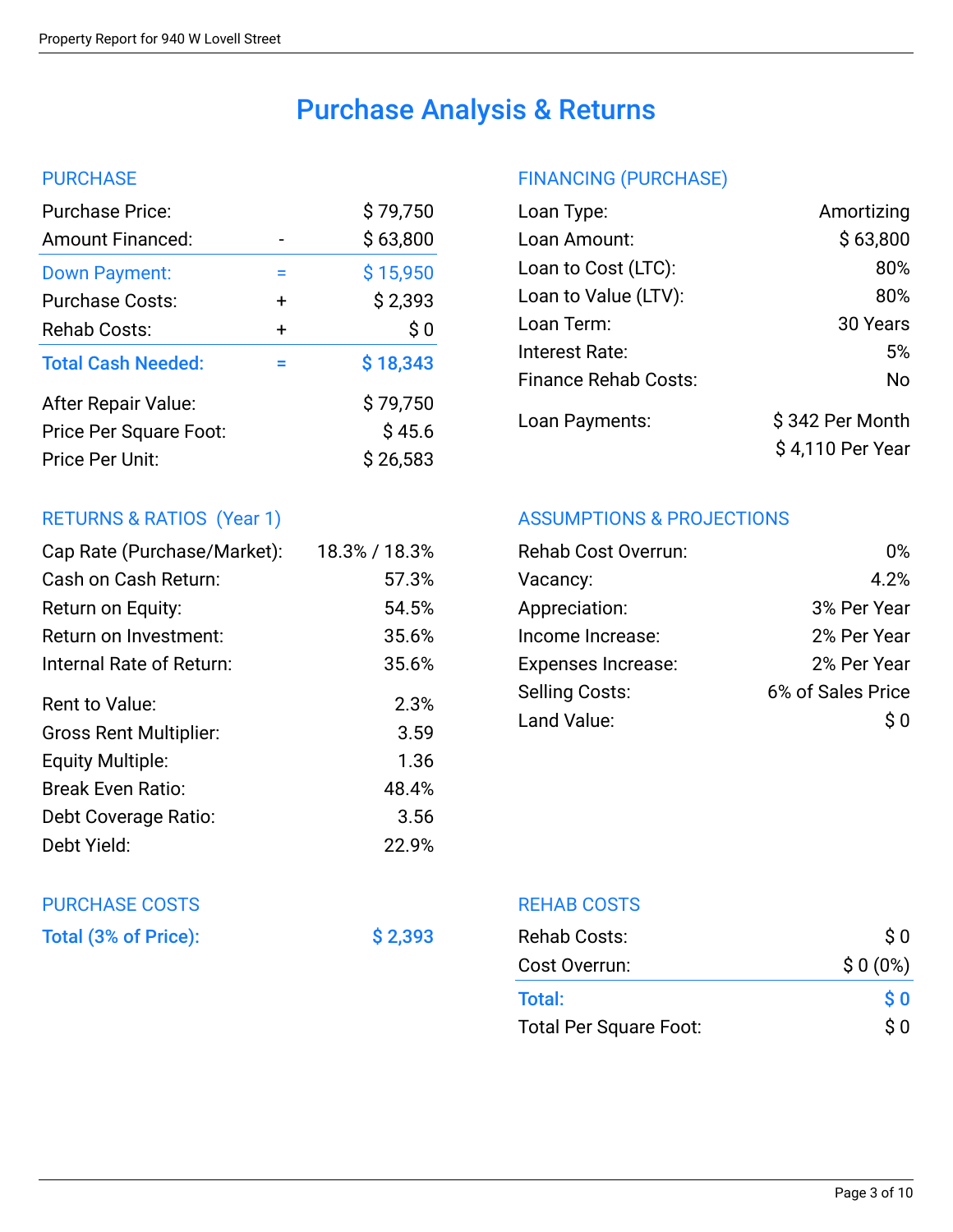## Cash Flow (Year 1)

|                              |           | <b>Monthly</b> | Yearly   |
|------------------------------|-----------|----------------|----------|
| <b>CASH FLOW</b>             |           |                |          |
| Gross Rent:                  |           | \$1,850        | \$22,200 |
| Vacancy $(4.2%)$ :           |           | \$78           | \$932    |
| Other Income:                | $\ddot{}$ | \$0            | \$0      |
| <b>Operating Income:</b>     | Ξ         | \$1,772        | \$21,268 |
| Operating Expenses (31.2%):  |           | \$553          | \$6,637  |
| <b>Net Operating Income:</b> | $=$       | \$1,219        | \$14,631 |
| Loan Payments:               |           | \$342          | \$4,110  |
| <b>Cash Flow:</b>            | ⋍         | \$877          | \$10,521 |
| <b>Cash Flow Per Unit:</b>   |           | \$292          | \$3,507  |

|                     | <b>Monthly</b>                    | Yearly                                             |  |
|---------------------|-----------------------------------|----------------------------------------------------|--|
| <b>OTHER INCOME</b> |                                   |                                                    |  |
| Parking:            | \$0                               | \$0                                                |  |
| Laundry:            | \$0                               | \$0                                                |  |
| Storage Rental:     | \$0                               | \$0                                                |  |
| Internet:           | \$0                               | \$0                                                |  |
| <b>Total:</b>       | $\boldsymbol{\$}\ \boldsymbol{0}$ | $\boldsymbol{\mathsf{S}}\ \boldsymbol{\mathsf{0}}$ |  |

|                              | <b>Monthly</b> | Yearly                      |
|------------------------------|----------------|-----------------------------|
| <b>EXPENSES</b>              |                |                             |
| <b>Property Taxes:</b>       | \$154          | \$1,850                     |
| Insurance:                   | \$79           | \$950                       |
| <b>Property Management:</b>  | \$142          | \$1,701                     |
| Maintenance:                 | \$56           | \$666                       |
| <b>Capital Expenditures:</b> | \$93           | \$1,110                     |
| <b>HOA Fees:</b>             | \$0            | \$0                         |
| Utilities:                   | \$0            | $\boldsymbol{\mathsf{S}}$ 0 |
| Landscaping:                 | \$30           | \$360                       |
| <b>Total:</b>                | \$553          | \$6,637                     |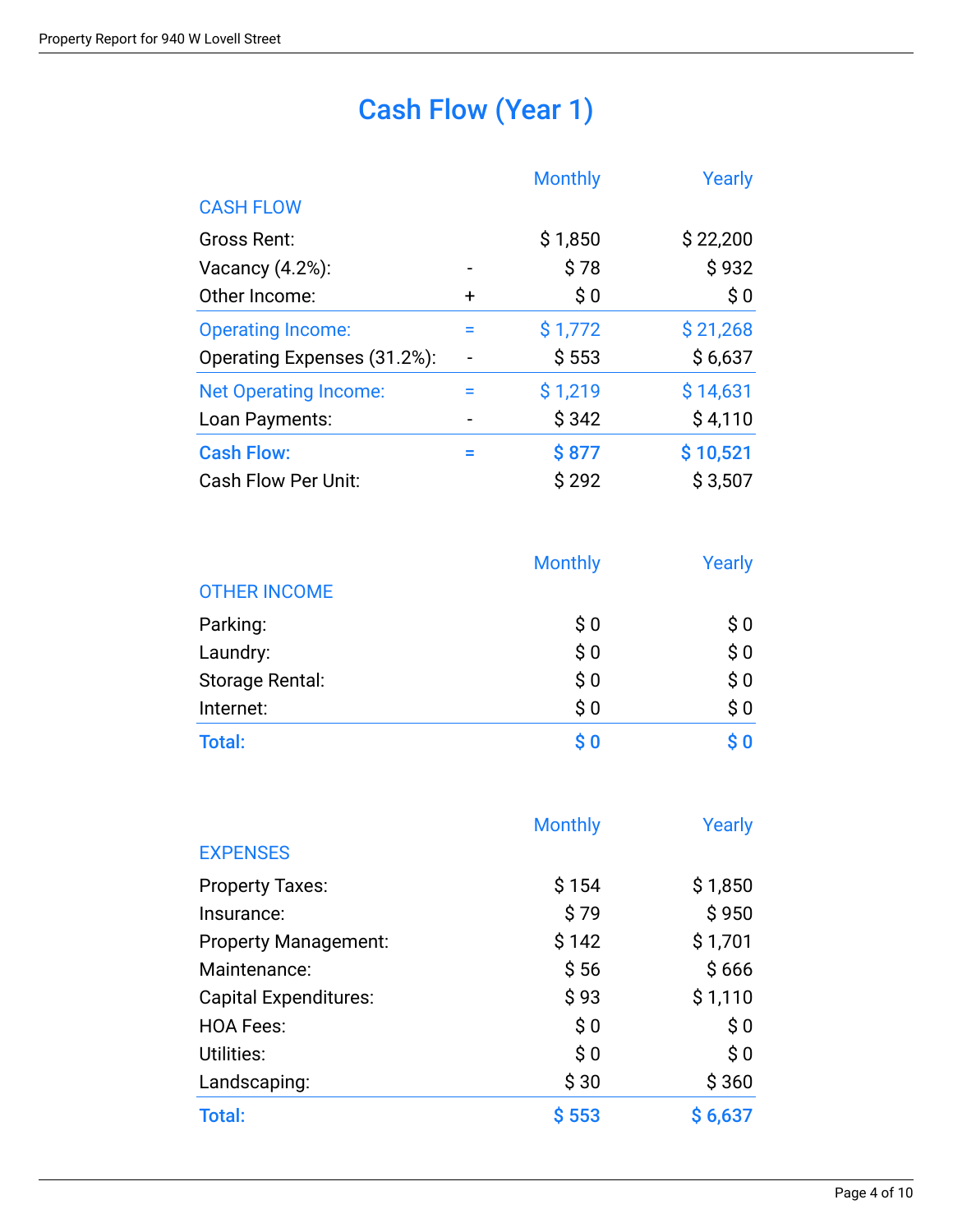## Buy & Hold Projections

| <b>APPRECIATION</b>                  |               | <b>INCOME INCREASE</b> |                   | <b>EXPENSES INCREASES</b> |               | SELLING COSTS |               |
|--------------------------------------|---------------|------------------------|-------------------|---------------------------|---------------|---------------|---------------|
| 3% Per Year                          |               | 2% Per Year            |                   | 2% Per Year               |               | 6% of Price   |               |
|                                      |               |                        |                   |                           |               |               |               |
|                                      | Year 1        | Year <sub>2</sub>      | Year <sub>3</sub> | Year 5                    | Year 10       | Year 20       | Year 30       |
| <b>INCOME</b>                        |               |                        |                   |                           |               |               |               |
| Gross Rent:                          | \$22,200      | \$22,644               | \$23,097          | \$24,030                  | \$26,531      | \$32,341      | \$39,424      |
| Vacancy (4.2%):                      | $-$ \$932     | $-$ \$951              | $-$ \$970         | $-$ \$ 1,009              | $-$ \$ 1,114  | $-$ \$ 1,358  | $-$ \$ 1,656  |
| Other Income:                        | $+ $0$        | $+ $0$                 | $+$ \$0           | $+ $0$                    | $+$ \$0       | $+$ \$0       | $+$ \$0       |
| <b>Operating Income:</b>             | $=$ \$ 21,268 | $=$ \$ 21,693          | $=$ \$ 22,127     | $=$ \$ 23,021             | $=$ \$ 25,417 | $=$ \$ 30,983 | $=$ \$37,768  |
| <b>EXPENSES</b>                      |               |                        |                   |                           |               |               |               |
| <b>Property Taxes:</b>               | \$1,850       | \$1,887                | \$1,925           | \$2,002                   | \$2,211       | \$2,695       | \$3,285       |
| Insurance:                           | $+$ \$950     | $+ $969$               | $+ $988$          | $+ $1,028$                | $+ $1,135$    | $+ $1,384$    | $+ $1,687$    |
| Property Management:                 | $+ $1,701$    | $+ $1,735$             | $+ $1,770$        | $+ $1,842$                | $+ $2,033$    | $+ $2,479$    | $+$ \$ 3,021  |
| Maintenance:                         | $+ $666$      | $+$ \$679              | $+$ \$ 693        | $+$ \$ 721                | $+ $796$      | $+$ \$970     | $+ $1,183$    |
| <b>Capital Expenditures:</b>         | $+ $1,110$    | $+ $1,132$             | $+$ \$ 1,155      | $+ $1,201$                | $+$ \$ 1,327  | $+$ \$ 1,617  | $+$ \$ 1,971  |
| <b>HOA Fees:</b>                     | $+$ \$0       | $+$ \$0                | $+$ \$0           | $+ $0$                    | $+ $0$        | $+ $0$        | $+$ \$0       |
| Utilities:                           | $+$ \$0       | $+$ \$0                | $+$ \$0           | $+ $0$                    | $+ $0$        | $+$ \$0       | $+$ \$0       |
| Landscaping:                         | $+$ \$ 360    | $+$ \$ 367             | $+$ \$ 375        | $+$ \$ 390                | $+ $430$      | $+$ \$ 524    | $+$ \$ 639    |
| <b>Operating Expenses:</b>           | $=$ \$ 6,637  | $=$ \$ 6,769           | $=$ \$6,906       | $=$ \$7,184               | $=$ \$7,932   | $=$ \$9,669   | $=$ \$ 11,786 |
| <b>CASH FLOW</b>                     |               |                        |                   |                           |               |               |               |
| Operating Income:                    | \$21,268      | \$21,693               | \$22,127          | \$23,021                  | \$25,417      | \$30,983      | \$37,768      |
| <b>Operating Expenses:</b>           | $-$ \$ 6,637  | $-$ \$ 6,769           | $-$ \$ 6,906      | $-$ \$ 7,184              | $-$ \$ 7,932  | $-$ \$9,669   | $-$ \$ 11,786 |
| <b>Net Operating Income:</b>         | $=$ \$ 14,631 | $=$ \$ 14,924          | $=$ \$ 15,221     | $=$ \$15,837              | $=$ \$ 17,485 | $=$ \$ 21,314 | $=$ \$ 25,982 |
| Loan Payments:                       | $-$ \$4,110   | $-$ \$4,110            | $-$ \$4,110       | $-$ \$4,110               | $-$ \$4,110   | $-$ \$4,110   | $-$ \$4,110   |
| <b>Cash Flow:</b>                    | $=$ \$ 10,521 | $=$ \$ 10,814          | $=$ \$ 11,111     | $=$ \$ 11,727             | $=$ \$ 13,375 | $=$ \$ 17,204 | $=$ \$ 21,872 |
| Cash Flow Per Unit:                  | \$3,507       | \$3,605                | \$3,704           | \$3,909                   | \$4,458       | \$5,735       | \$7,291       |
|                                      |               |                        |                   |                           |               |               |               |
| <b>TAX BENEFITS &amp; DEDUCTIONS</b> |               |                        |                   |                           |               |               |               |
| <b>Operating Expenses:</b>           | \$6,637       | \$6,769                | \$6,906           | \$7,184                   | \$7,932       | \$9,669       | \$11,786      |
| Loan Interest:                       | $+$ \$ 3,169  | $+$ \$ 3,120           | $+$ \$ 3,070      | $+$ \$ 2,961              | $+$ \$ 2,635  | $+$ \$ 1,681  | $+ $109$      |
| Depreciation:                        | $+$ \$ 2,987  | $+$ \$ 2,987           | $+$ \$ 2,987      | $+$ \$ 2,987              | $+$ \$ 2,987  | $+$ \$ 2,987  | $+$ \$0       |
| <b>Total Deductions:</b>             | $=$ \$ 12,793 | $=$ \$ 12,876          | $=$ \$12,963      | $=$ \$ 13,132             | $=$ \$ 13,554 | $=$ \$ 14,337 | $=$ \$ 11,895 |
| <b>EQUITY ACCUMULATION</b>           |               |                        |                   |                           |               |               |               |
| Property Value:                      | \$82,143      | \$84,607               | \$87,145          | \$92,452                  | \$107,177     | \$144,037     | \$193,574     |
| Loan Balance:                        | $-$ \$ 62,859 | $-$ \$ 61,869          | $-$ \$ 60,829     | $-$ \$ 58,587             | $-$ \$ 51,896 | $-$ \$ 32,291 | -\$0          |
|                                      |               |                        |                   |                           |               |               |               |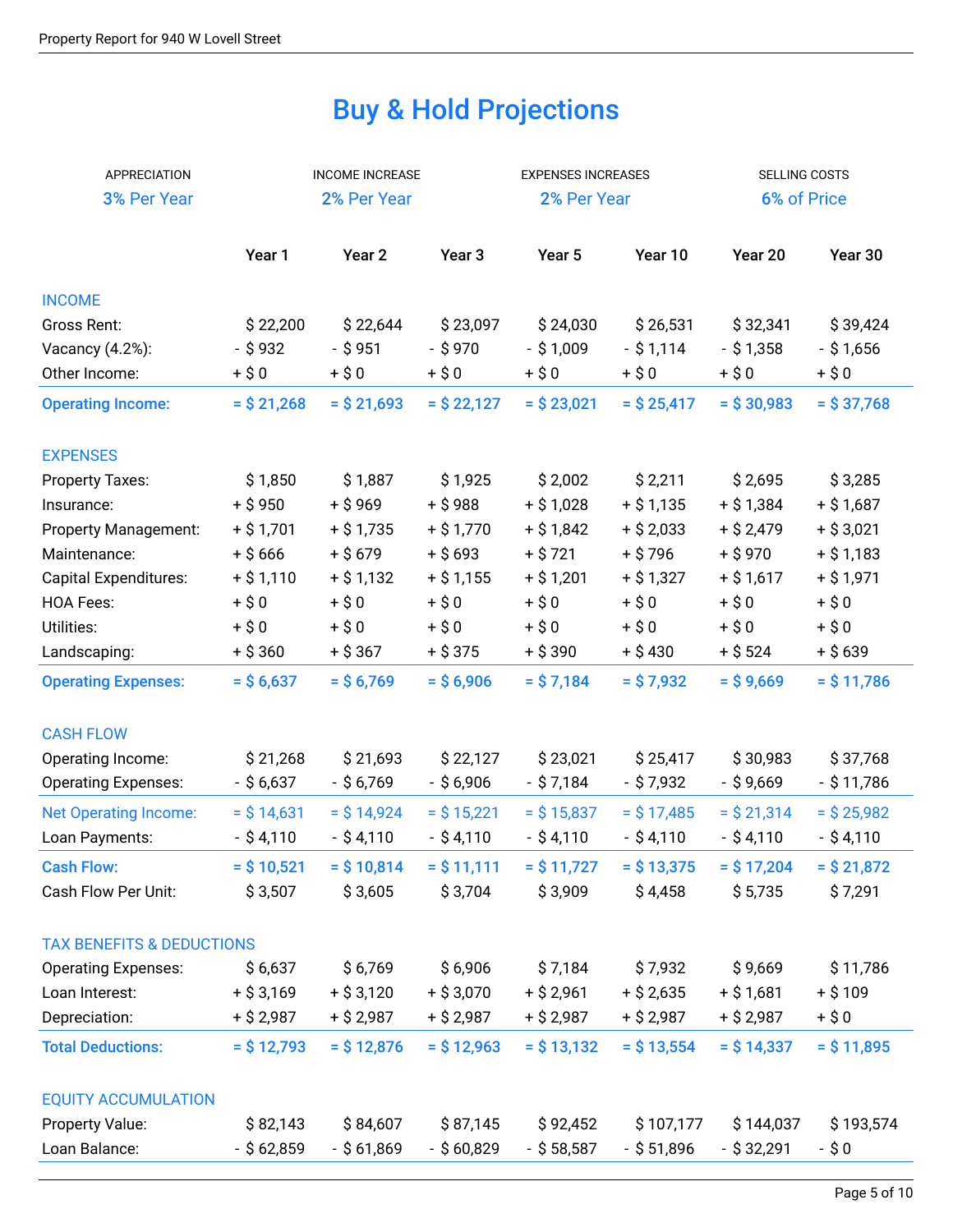#### Property Report for 940 W Lovell Street

|                               | Year 1        | Year <sub>2</sub> | Year <sub>3</sub> | Year 5        | Year 10       | Year 20        | Year 30                  |
|-------------------------------|---------------|-------------------|-------------------|---------------|---------------|----------------|--------------------------|
| <b>Total Equity:</b>          | $=$ \$19,284  | $=$ \$ 22,738     | $=$ \$ 26,316     | $=$ \$ 33,865 | $=$ \$ 55,281 | $=$ \$ 111,746 | $=$ \$193,574            |
| <b>SALE ANALYSIS</b>          |               |                   |                   |               |               |                |                          |
| Equity:                       | \$19,284      | \$22,738          | \$26,316          | \$33,865      | \$55,281      | \$111,746      | \$193,574                |
| Selling Costs (6%):           | $-$ \$ 4,929  | $-$ \$ 5,076      | $-$ \$ 5,229      | $-$ \$ 5,547  | $-$ \$ 6,431  | $-$ \$ 8,642   | $-$ \$ 11,614            |
| <b>Sale Proceeds:</b>         | $=$ \$ 14,356 | $=$ \$ 17,661     | $=$ \$ 21,087     | $=$ \$ 28,318 | $=$ \$48,850  | $=$ \$ 103,104 | $=$ \$181,960            |
| <b>Cumulative Cash Flow:</b>  | $+$ \$ 10,521 | $+$ \$ 21,335     | $+$ \$ 32,446     | $+$ \$ 55,589 | $+ $119,103$  | $+$ \$ 273,279 | $+$ \$470,223            |
| <b>Total Cash Invested:</b>   | $-$ \$ 18,343 | $-$ \$ 18,343     | $-$ \$ 18,343     | $-$ \$ 18,343 | $-$ \$ 18,343 | $-$ \$ 18,343  | $-$ \$ 18,343            |
| <b>Total Profit:</b>          | $=$ \$ 6,534  | $=$ \$ 20,653     | $=$ \$ 35,190     | $=$ \$ 65,564 | $=$ \$149,610 | $=$ \$ 358,040 | $=$ \$ 633,840           |
| <b>INVESTMENT RETURNS</b>     |               |                   |                   |               |               |                |                          |
| Cap Rate (Purchase Price):    | 18.3%         | 18.7%             | 19.1%             | 19.9%         | 21.9%         | 26.7%          | 32.6%                    |
| Cap Rate (Market Value):      | 17.8%         | 17.6%             | 17.5%             | 17.1%         | 16.3%         | 14.8%          | 13.4%                    |
| Cash on Cash Return:          | 57.4%         | 59%               | 60.6%             | 63.9%         | 72.9%         | 93.8%          | 119.2%                   |
| Return on Equity:             | 54.6%         | 47.6%             | 42.2%             | 34.6%         | 24.2%         | 15.4%          | 11.3%                    |
| Return on Investment:         | 35.6%         | 112.6%            | 191.8%            | 357.4%        | 815.6%        | 1,951.9%       | 3,455.5%                 |
| Internal Rate of Return:      | 35.6%         | 56.5%             | 61.3%             | 62.5%         | 60.8%         | 60.1%          | 60.1%                    |
| <b>FINANCIAL RATIOS</b>       |               |                   |                   |               |               |                |                          |
| Rent to Value:                | 2.3%          | 2.2%              | 2.2%              | 2.2%          | 2.1%          | 1.9%           | 1.7%                     |
| <b>Gross Rent Multiplier:</b> | 3.7           | 3.74              | 3.77              | 3.85          | 4.04          | 4.45           | 4.91                     |
| Equity Multiple:              | 1.36          | 2.13              | 2.92              | 4.57          | 9.16          | 20.52          | 35.55                    |
| <b>Break Even Ratio:</b>      | 48.4%         | 48%               | 47.7%             | 47%           | 45.4%         | 42.6%          | 40.3%                    |
| Debt Coverage Ratio:          | 3.56          | 3.63              | 3.7               | 3.85          | 4.25          | 5.19           | 6.32                     |
| Debt Yield:                   | 23.3%         | 24.1%             | 25%               | 27%           | 33.7%         | 66%            | $\overline{\phantom{a}}$ |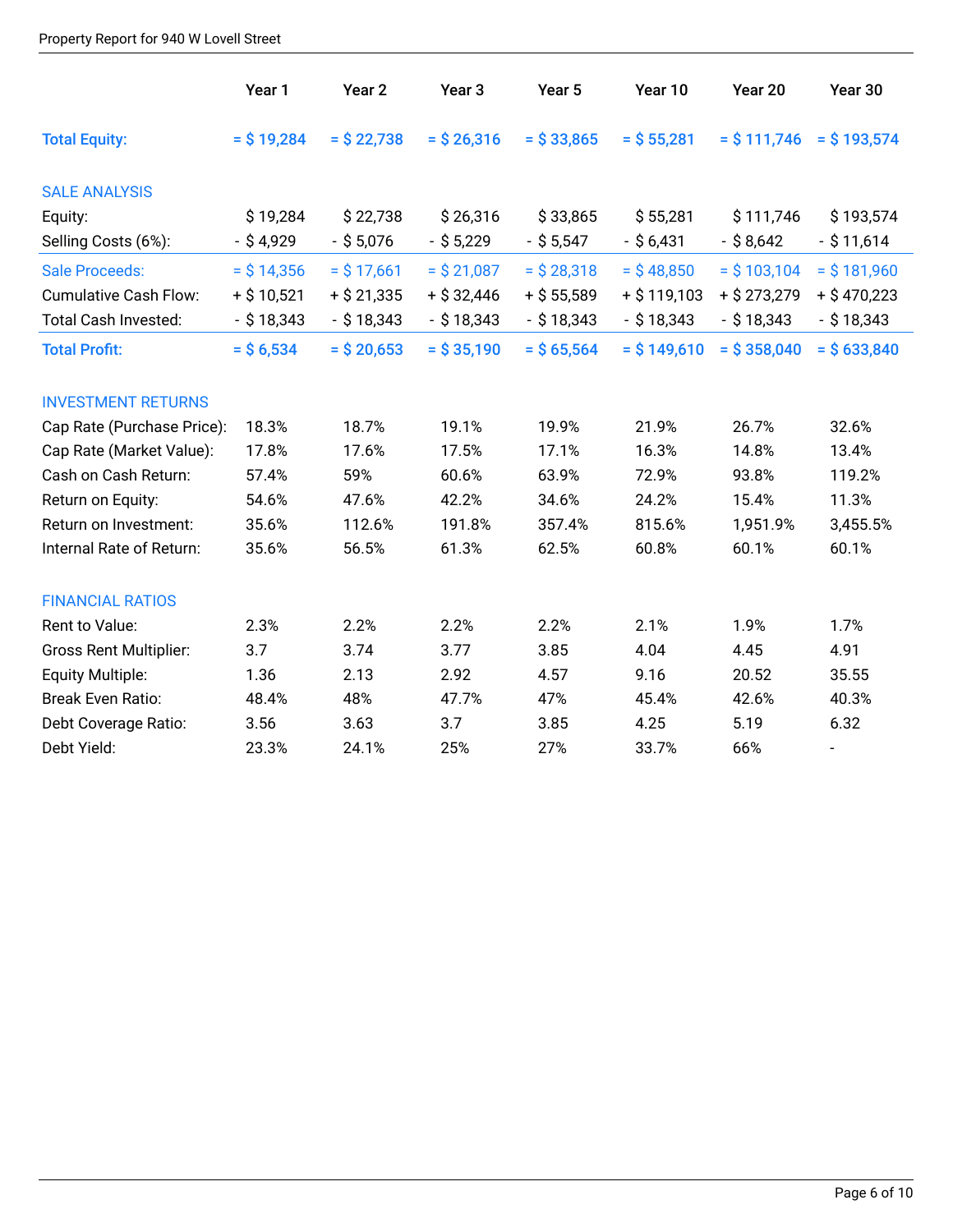### Recent Comparable Rental Listings

Average Listed Rent \$ 1,201 (\$ 1.06/sq.ft.) \$ 450 - \$ 2,000 \$ 0.74/sq.ft. - \$ 1.59/sq.ft.

Estimated Property Rent Based on Average Rent/Sq.Ft.

\$ 1,861



|                            | Property                                           | <b>Distance</b> | <b>Type</b>                           | <b>Beds</b>    | <b>Baths</b>   | Sq.Ft. | <b>Listed Rent</b>       | <b>Listing Date</b> |
|----------------------------|----------------------------------------------------|-----------------|---------------------------------------|----------------|----------------|--------|--------------------------|---------------------|
|                            | 940 W Lovell St<br>Kalamazoo, MI<br>49007          | 0 <sub>mi</sub> | Multi-<br>Family<br><b>Built 1910</b> |                |                | 1,750  |                          |                     |
| $\overline{A}$             | 521 Locust St<br>Kalamazoo, MI<br>49007            | $0.23$ mi       | Multi-<br>Family                      | $\overline{2}$ | $\mathbf{1}$   |        | \$780                    | 10/02/2020          |
| $\left( \mathbf{B}\right)$ | 425 Bellevue Pl<br>Kalamazoo, MI<br>49007          | $0.03$ mi       | House                                 | $\overline{4}$ | $\overline{2}$ | 1,700  | \$1,250<br>\$0.74/sq.ft. | 12/11/2019          |
| C)                         | 913 W South<br>St, Apt 4<br>Kalamazoo, MI<br>49007 | $0.05$ mi       | Commercial 2                          |                | 1              | 900    | \$875<br>\$0.97/sq.ft.   | 05/31/2020          |
| $\left( \mathbf{D}\right)$ | 907 W South<br>St, Apt 2<br>Kalamazoo, MI<br>49007 | $0.05$ mi       | Commercial 2                          |                | 1              |        | \$1,025                  | 05/29/2020          |
| G                          | 907 W South<br>St, $# 2$<br>Kalamazoo, MI<br>49007 | $0.05$ mi       | Commercial 2                          |                | 1              | 1,000  | \$1,025<br>\$1.02/sq.ft. | 05/31/2020          |
| Œ                          | 905 W South St<br>Kalamazoo, MI<br>49007           | $0.05$ mi       | Commercial 3                          |                | 1              | 800    | \$925<br>\$1.16/sq.ft.   | 05/17/2020          |
|                            | 814 W South<br>St, Apt 2                           | $0.08$ mi       | Commercial 1                          |                | $\mathbf{1}$   | 800    | \$1,275<br>\$1.59/sq.ft. | 11/02/2020          |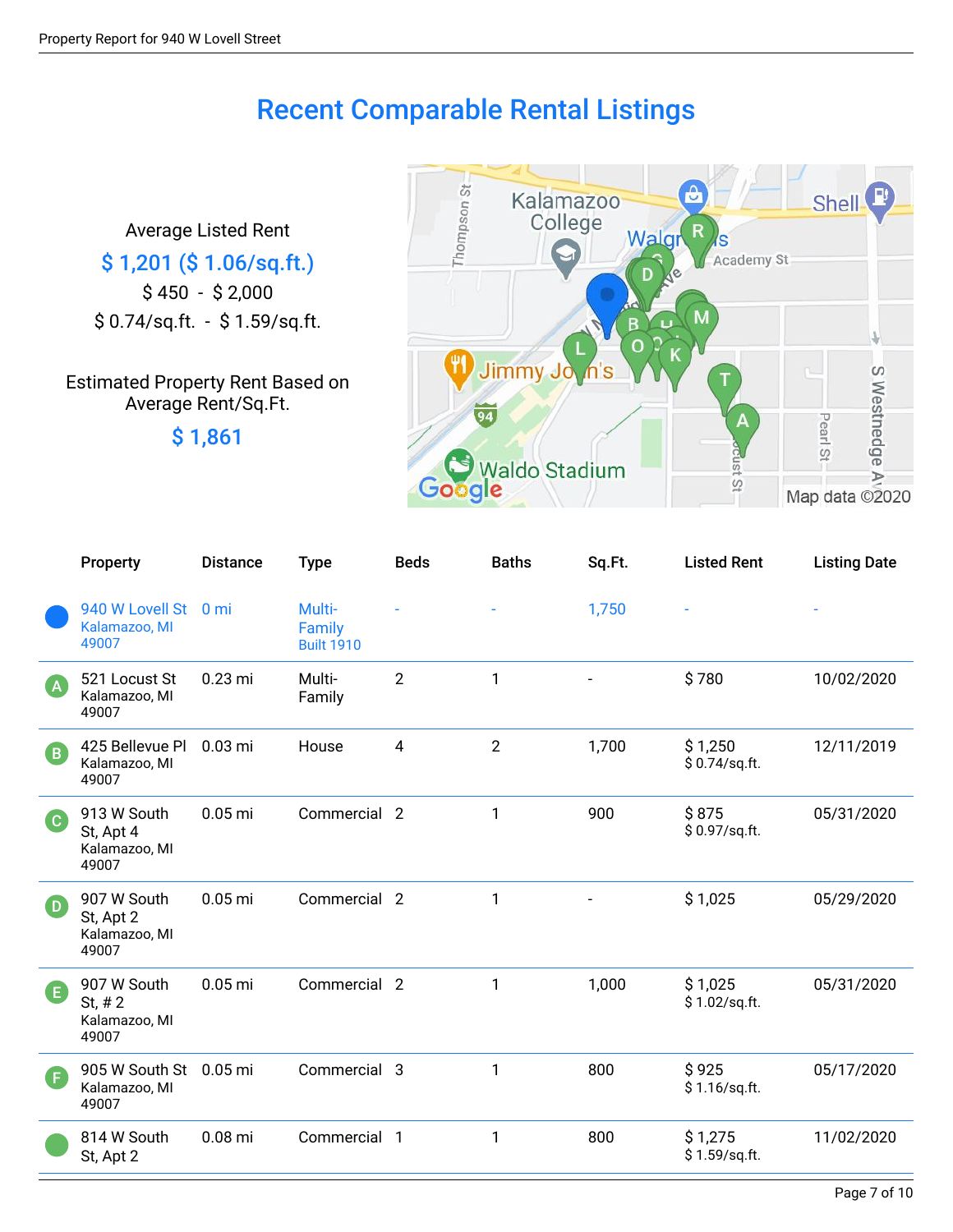|                                  | Property                                           | <b>Distance</b> | <b>Type</b>  | <b>Beds</b>    | <b>Baths</b>   | Sq.Ft.                   | <b>Listed Rent</b>       | <b>Listing Date</b> |
|----------------------------------|----------------------------------------------------|-----------------|--------------|----------------|----------------|--------------------------|--------------------------|---------------------|
|                                  | Kalamazoo, MI<br>49007                             |                 |              |                |                |                          |                          |                     |
| Œ                                | 424 Davis St<br>Kalamazoo, MI<br>49007             | $0.07$ mi       | House        | $\overline{7}$ | $\overline{2}$ |                          | \$1,750                  | 06/05/2020          |
| П                                | 419 Davis St<br>Kalamazoo, MI<br>49007             | $0.09$ mi       | House        | 4              | $\mathbf{2}$   | 1,697                    | \$1,600<br>\$0.94/sq.ft. | 12/17/2020          |
| $\mathsf{U}$                     | 832 W Lovell St 0.1 mi<br>Kalamazoo, MI<br>49007   |                 | House        | 6              | $\overline{2}$ | 1,500                    | \$2,000<br>\$1.33/sq.ft. | 11/25/2020          |
| (K                               | 425 Davis St<br>Kalamazoo, MI<br>49007             | $0.1$ mi        | House        | 4              | $\overline{2}$ | 1,416                    | \$1,600<br>\$1.13/sq.ft. | 12/17/2020          |
| Œ                                | 955 Bellevue Pl<br>Kalamazoo, MI<br>49007          | $0.09$ mi       | House        | 4              | 1.5            | 1,440                    | \$1,500<br>\$1.04/sq.ft. | 06/20/2020          |
| (M)                              | 813-821 W<br>Lovell St<br>Kalamazoo, MI<br>49007   | $0.11$ mi       | Commercial 2 |                | 1              |                          | \$910                    | 12/17/2020          |
| (N)                              | 907 W South<br>St, $# 1$<br>Kalamazoo, MI<br>49007 | $0.05$ mi       | Commercial 2 |                | 1              | 1,000                    | \$975<br>\$0.98/sq.ft.   | 05/03/2019          |
| $\overline{\mathbf{o}}$          | 421 Bellevue Pl<br>Kalamazoo, MI<br>49007          | 0.06 mi         | House        | 4              | $\overline{2}$ | 1,568                    | \$1,250<br>\$0.80/sq.ft. | 06/19/2019          |
| D.                               | 836 W Lovell St 0.09 mi<br>Kalamazoo, MI<br>49007  |                 | House        | 7              | $\overline{2}$ |                          | \$450                    | 02/15/2020          |
| $\left( \, {\mathsf{Q}} \right)$ | 914 Leebarton<br>Ct<br>Kalamazoo, MI<br>49007      | $0.07$ mi       | House        | 4              | 1              |                          | \$1,400                  | 05/03/2019          |
| (R)                              | 753 Academy<br><b>St</b><br>Kalamazoo, MI<br>49007 | $0.15$ mi       | House        | 5              | $\overline{2}$ |                          | \$1,800                  | 06/25/2020          |
| (S)                              | 747 Academy<br><b>St</b><br>Kalamazoo, MI<br>49007 | $0.15$ mi       | Commercial 2 |                | 1              | $\overline{\phantom{a}}$ | \$850                    | 07/22/2020          |
|                                  | 809 W Cedar<br>St, Apt 4<br>Kalamazoo, MI<br>49007 | $0.18$ mi       | Commercial 2 |                | 1              |                          | \$775                    | 11/28/2020          |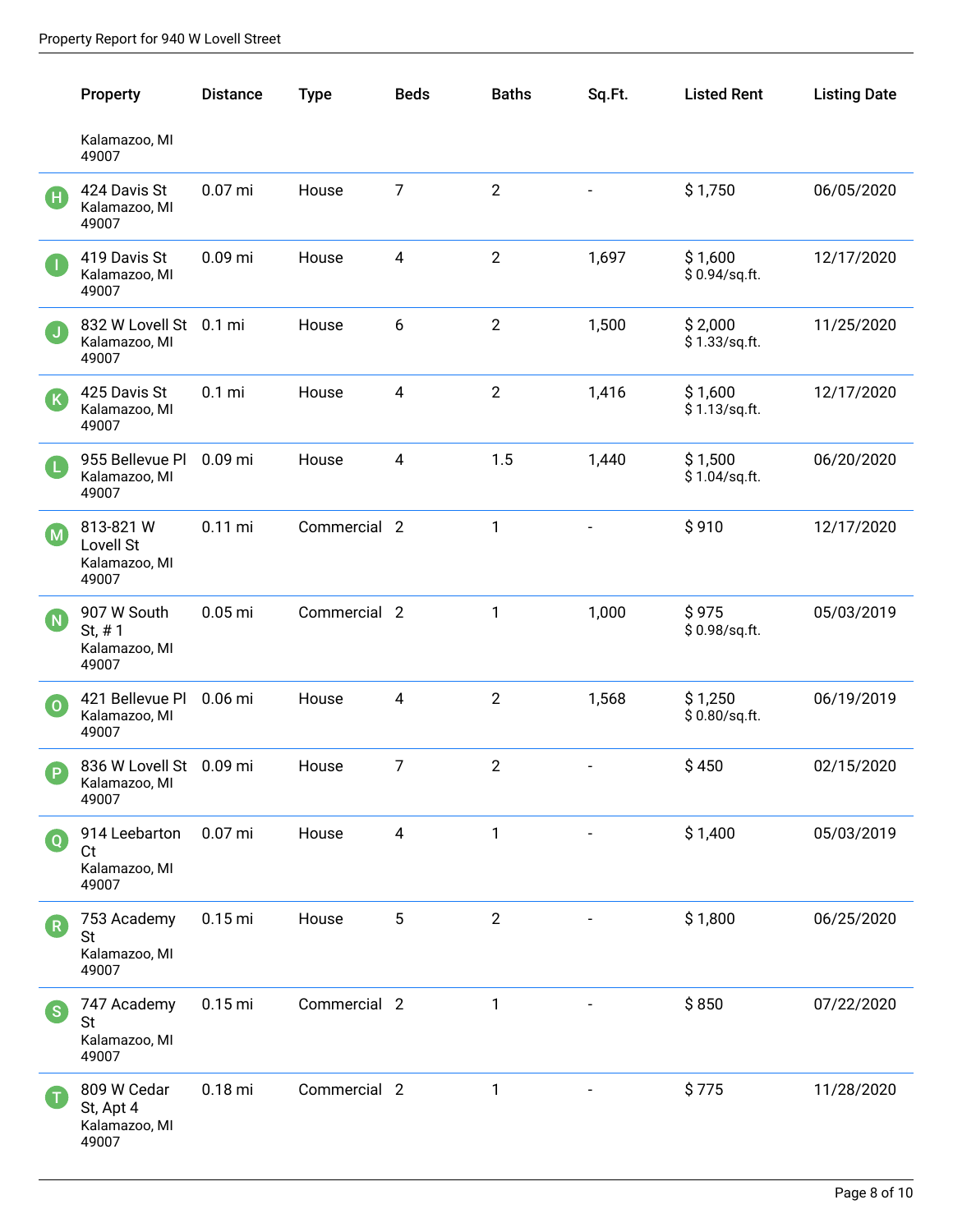## Property Photos